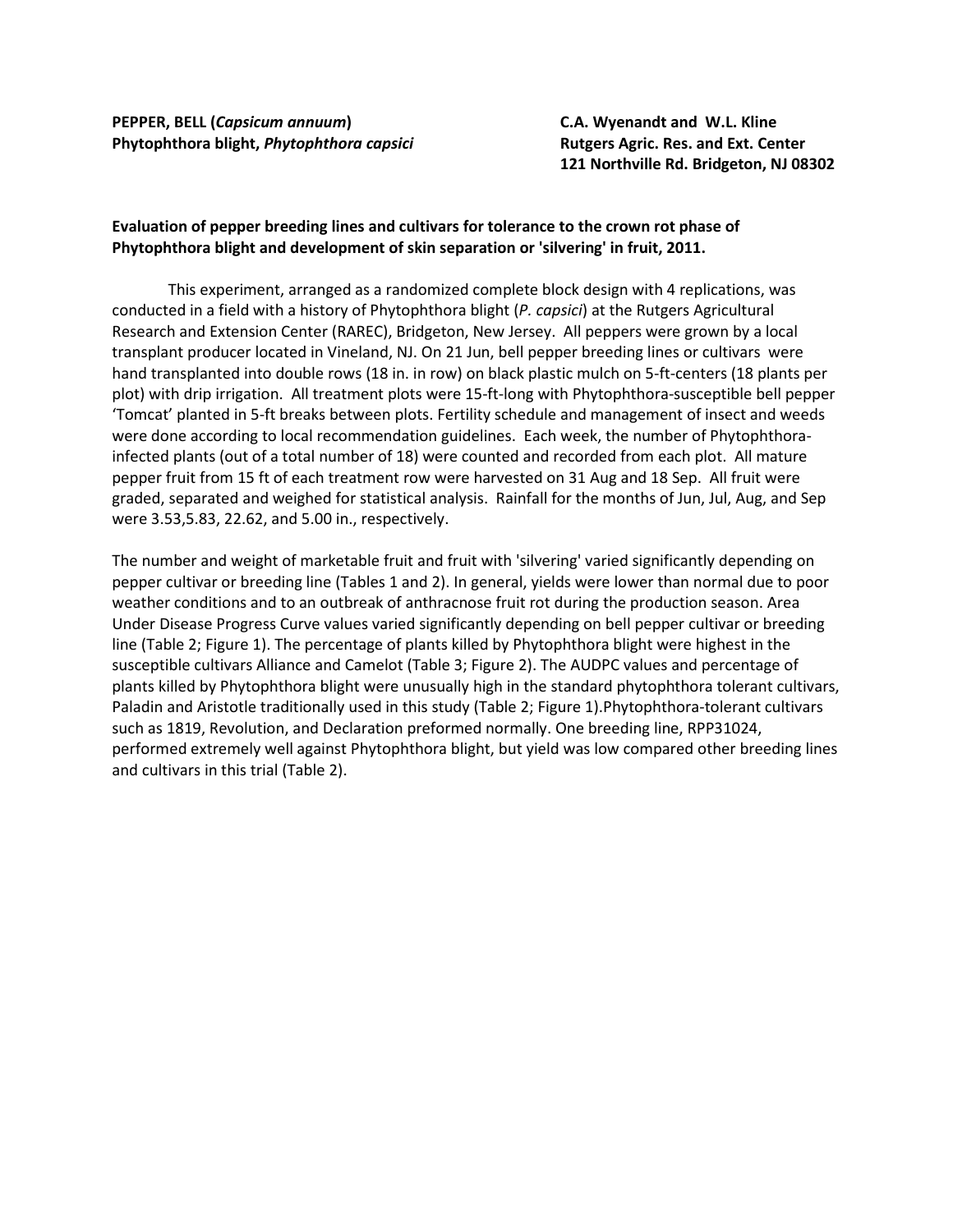Table 1. Number and weight of marketable fruit, fruit with silvering, and total marketable fruit at harvest 1 at the Rutgers Agricultural Research and Extension Center in 2011.

|               |                         | Good fruit <sup>2</sup> |            |             | Fruit with silvering <sup>y</sup> |                   | Marketable fruit |            |             |  |  |
|---------------|-------------------------|-------------------------|------------|-------------|-----------------------------------|-------------------|------------------|------------|-------------|--|--|
| Cultivar/Line | No.                     | Wt.                     | box/acre   | No.         | Wt.                               | box/acre          | No.              | Wt.        | box/acre    |  |  |
| Alliance      | $6.25$ bcd <sup>w</sup> | 2.60 bcd                | 54.06 bcd  | 12.50 b-f   | $4.94 b-g$                        | $102.51 b-g$      | 18.75 b-e        | 7.54 b-e   | 156.56 b-e  |  |  |
| Archimedes    | 2.75d                   | 0.86d                   | 17.90 d    | 13.00 b-f   | $5.13 b-g$                        | $106.55 b-g$      | 15.75 b-e        | 5.99 cde   | 124.45 cde  |  |  |
| Aristotle     | 5.00a                   | 1.87 d                  | 38.91 d    | 20.25 a-d   | 7.74 a-d                          | 160.76 a-d        | 25.25 a-d        | 9.62 bc    | 199.67 bc   |  |  |
| Camelot       | 6.00a                   | 1.95d                   | 40.62 d    | 1.00 f      | 0.39 <sub>g</sub>                 | 8.09 <sub>g</sub> | 7.00 e           | 2.34 de    | 48.71 de    |  |  |
| Declaration   | 15.50a                  | 6.27a                   | 130.21 a   | 16.75 a-e   | $7.13a-e$                         | 148.00 a-e        | 32.25 ab         | 13.4 ab    | 278.21 ab   |  |  |
| 1819          | 1.75d                   | 0.71d                   | 14.84d     | $11.75c-f$  | $4.85 b-g$                        | $100.69 b-g$      | 13.50 cde        | 5.56 cde   | 115.56 cde  |  |  |
| Revolution    | 13.00 ab                | 5.62 abc                | 116.72 abc | 8.75 def    | $3.88 b-g$                        | $80.62 b-g$       | 21.75 a-e        | 9.51 bc    | 197.34 bc   |  |  |
| RPP20809      | 4.25 cd                 | 1.58d                   | 32.89 d    | 7.75 def    | $3.36c-g$                         | 69.88 d-g         | 12 cde           | 4.95 cde   | 102.77 cde  |  |  |
| RPP30525      | 2.75d                   | 0.94 <sub>d</sub>       | 19.51 d    | 22.50 abc   | 8.13 abc                          | 168.80 abc        | $25.25$ a-d      | 9.07 bcd   | 188.31 bcd  |  |  |
| RPP30570      | 1.75d                   | 0.56d                   | 11.67 d    | 2.25f       | 0.83 g                            | 17.38 g           | 4.00 e           | 1.40 e     | 29.05 e     |  |  |
| RPP30579      | $8.50a-d$               | $3.12a-d$               | 64.74 a-d  | $10.00 c-f$ | $3.60c-g$                         | 74.81 c-g         | 18.50 b-e        | 6.72 b-e   | 139.55 b-e  |  |  |
| RPP30598      | 0.75d                   | 0.26d                   | 5.50 d     | 6.00 ef     | $1.97$ fg                         | 41.04 fg          | 6.75 e           | 2.24 de    | 49.54 de    |  |  |
| RPP30627      | 1.00 <sub>d</sub>       | 0.32d                   | 6.75d      | 16.00 a-e   | $6.21 a-f$                        | 129.01 a-f        | 17.00 b-e        | $6.54 b-e$ | 135.76 bc-e |  |  |
| RPP30974      | 3.00 <sub>d</sub>       | 1.22d                   | 25.42 d    | 11.00 c-f   | 4.43 b-g                          | 91.92 b-g         | 14.00 cde        | 5.56 cde   | 117.34 cde  |  |  |
| RPP31024      | 1.00 <sub>d</sub>       | 0.38d                   | 7.89 d     | 8.75 def    | $2.95 d-g$                        | $61.32 d-g$       | 9.75 de          | 3.33 cde   | 69.20 cde   |  |  |
| RPP31078      | 3.00 <sub>d</sub>       | 1.26d                   | 26.25d     | 15.25 a-e   | $6.73$ a-f                        | 139.75 a-f        | 18.25 b-e        | 8.00 b-e   | 166.00 b-e  |  |  |
| RPP31096      | 3.00 <sub>d</sub>       | 1.07 <sub>d</sub>       | 22.20 d    | 26.25a      | 8.48 ab                           | 175.96 ab         | 29.25 abc        | 9.55 bc    | 198.16 bc   |  |  |
| RPP31153      | 4.00 cd                 | 1.53d                   | 31.85 d    | 9.25 def    | 3.45 c-g                          | 71.59 с-д         | 13.25 cde        | 4.98 cde   | 103.44 cde  |  |  |
| RPP31179      | 2.00 <sub>d</sub>       | 0.79d                   | 16.45 d    | 13.00 b-f   | $5.14 b-g$                        | 106.81 b-g        | 15.00 b-e        | 5.94 cde   | 123.26 cde  |  |  |
| RPP31181      | 12.00 abc               | 5.78 ab                 | 120.04 ab  | 25.00 ab    | 11.00a                            | 228.41 a          | 37.00 a          | 16.79 a    | 348.45 a    |  |  |
| Vanguard      | 2.25d                   | 0.80 <sub>d</sub>       | 16.76 d    | 7.50 def    | 2.89 efg                          | 60.02 efg         | 9.75 de          | 3.70 cde   | 76.78 cde   |  |  |
| Paladin       | 6.50 cbd                | 2.32 cd                 | 48.30 cd   | 19.50 a-d   | $6.68a-f$                         | 138.61 a-f        | 26.00 a-d        | 9.00 bcd   | 186.90 bcd  |  |  |

 $z$  Number and weight (in lb/plot) of marketable fruit without 'silvering'.

 $y$  Number and weight (lb/plot) of fruit with 'silvering'.

"Means followed by the same letters are not significantly different according to Fisher's Least Significant Difference (LSD) test (P=0.05)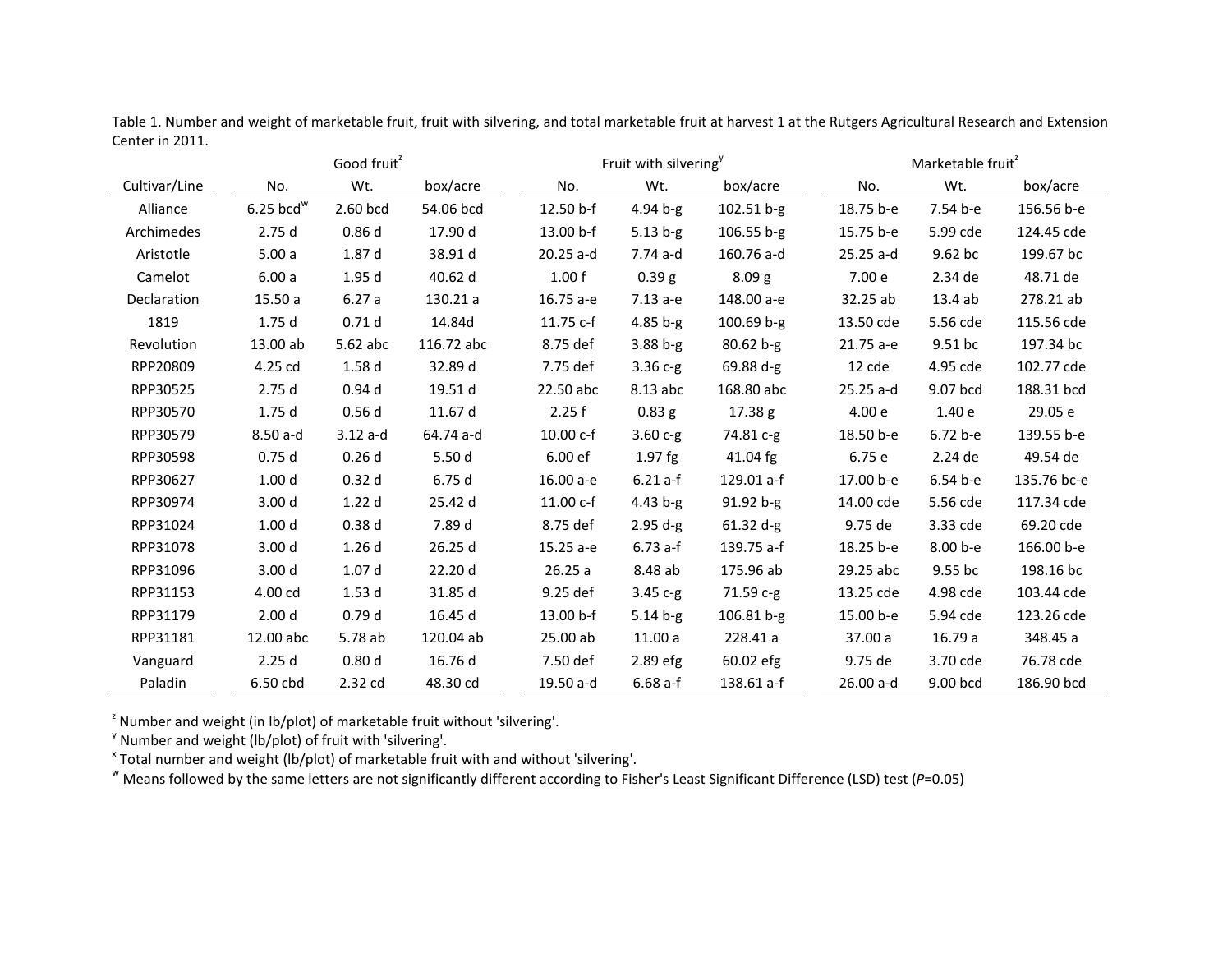Table 2. Number and weight of marketable fruit, fruit with silvering, phytophthora-infected fruit, total marketable fruit at harvest 2 and AUDPC value based on the total percentage of plants killed by phytophthora blight at the Rutgers Agricultural Research and Extension Center in 2011.

|             |            |                   |                      |                   |                   |                   |           | Phytophthora-infected |                  |            |              |          |  |
|-------------|------------|-------------------|----------------------|-------------------|-------------------|-------------------|-----------|-----------------------|------------------|------------|--------------|----------|--|
|             | Good fruit |                   | Fruit with silvering |                   |                   | fruit             |           |                       | Marketable fruit |            | <b>AUDPC</b> |          |  |
| CV/Lines    | No.        | Wt.               | box/acre             | No.               | Wt.               | box/acre          | No.       | Wt.                   | No.              | Wt.        | box/acre     | value    |  |
| Alliance    | 12.75 a    | 3.42ab            | 71.07 ab             | 1.00 <sub>d</sub> | 0.33 g            | 6.90 g            | 6.00 bcd  | 1.22 bcd              | 13.75 bcd        | 3.75 abc   | 77.97 abc    | 2560 ab  |  |
| Archimedes  | 19.25 ab   | 4.98 ab           | 103.39 ab            | 10.00 abc         | 3.86 а-е          | 80.10 a-e         | 2.50d     | 0.69 bcd              | 13.5 bcd         | 8.84a      | 183.94 a     | 1320 cde |  |
| Aristotle   | 10.00 abc  | 3.08ab            | 64.02 ab             | 3.00 cd           | $1.19 d-g$        | $24.7 d-g$        | 16.50 abc | 2.57ab                | 13.00bcd         | 4.27 abc   | 88.71 abc    | 2562 b   |  |
| Camelot     | 12.25 abc  | 3.10ab            | 64.38 ab             | 0.75d             | 0.17 <sub>g</sub> | 3.63 <sub>g</sub> | 27.50a    | 4.20a                 | 13.00 bcd        | 3.27 bc    | 68.01 bc     | 3185 a   |  |
| Declaration | 21.00a     | 6.12a             | 127.04 a             | 1.50d             | $0.56$ g          | 11.67 g           | 7.50 bcd  | 1.71 bcd              | $22.5a-d$        | $6.68$ abc | 138.72 abc   | 1246 cde |  |
| 1819        | 17.00 abc  | 4.64ab            | 96.33 ab             | 5.75 bcd          | $2.00 c-g$        | 41.55 $c-g$       | 10.25 bcd | 1.84 bcd              | 22.75 a-d        | 6.64 abc   | 138.89 abc   | 1582 b-e |  |
| Revolution  | 15.75 abc  | 5.18ab            | 107.39 ab            | 1.50d             | 0.55 g            | 11.52 g           | 6.50 bcd  | 1.65 bcd              | 17.25 a-d        | 5.73 abc   | 118.90 abc   | 1186 cde |  |
| RPP20809    | 12.00 abc  | 3.80ab            | 78.90 ab             | 2.50 cd           | $0.91$ efg        | 18.99 efg         | 16.50 abc | 0.96 bcd              | 14.5 bcd         | 4.71 abc   | 97.89 abc    | 1406 cde |  |
| RPP30525    | 13.25 abc  | 3.57ab            | 74.08 ab             | 16.00a            | 5.34a             | 110.86 a          | 6.75 bcd  | 1.30 bcd              | 29.25 ab         | 8.91a      | 184.94 a     | 1813 bcd |  |
| RPP30570    | 6.75c      | 1.86 <sub>b</sub> | 38.65 b              | 0.75d             | $0.25$ g          | 5.09 <sub>g</sub> | 0.75d     | 0.15d                 | 7.50 d           | 2.10c      | 43.73 c      | 2239 abc |  |
| RPP30579    | 17.25 abc  | 4.43ab            | 91.93 ab             | 3.75 cd           | $1.12 d-g$        | $23.29 d-g$       | 7.00 bcd  | 1.34 bcd              | $21.00 a-d$      | 5.55 abc   | 115.22 abc   | 1175 cde |  |
| RPP30598    | $9.25$ bc  | 1.98 b            | 42.09 b              | 17.25a            | 5.15ab            | 106.92 ab         | 3.25 cd   | 0.59 cd               | 26.50 abc        | 7.13 abc   | 148.01 abc   | 1320 cde |  |
| RPP30627    | 10.00 abc  | 2.77ab            | 57.48 ab             | 7.00 cde          | $2.52a-g$         | 52.29 a-f         | 7.25 bcd  | 1.14 bcd              | 17.00 a-d        | 5.29 abc   | 109.77 abc   | 1496 b-e |  |
| RPP30974    | 13.75 abc  | 3.98 ab           | 82.59 ab             | 11.50 ab          | 4.87 abc          | 101.05 abc        | 5.50 bcd  | 1.01 bcd              | 25.25 abc        | 4.65 abc   | 183.64 ab    | 1008 de  |  |
| RPP31024    | 14.25 abc  | 3.48 ab           | 72.26 ab             | 5.00 bcd          | $1.52$ d-g        | $31.64$ d-g       | 1.50d     | 0.23d                 | 19.25 a-d        | 5.00 abc   | 103.91 abc   | 648 e    |  |
| RPP31078    | 13.00 abc  | 3.19ab            | 66.25 ab             | 10.00 abc         | $4.01 a-d$        | 83.11 a-d         | 5.25 bcd  | 0.98 bcd              | $23.00 a-d$      | 7.19 abc   | 149.35 abc   | 1572 b-e |  |
| RPP31096    | 5.75c      | 2.05 <sub>b</sub> | 42.59 b              | 7.00 bcd          | $2.6a-g$          | $53.95a-g$        | 6.00 bcd  | 1.66 bcd              | 12.75 bcd        | 4.65 abc   | 96.54 abc    | 1431 cde |  |
| RPP31153    | 12.25 abc  | 3.21ab            | 66.77 ab             | 6.00 bcd          | $2.23 b-g$        | $46.28 b-g$       | 7.25 bcd  | 1.19 bcd              | 18.25 a-d        | 5.44 abc   | 113.04 abc   | 1771 bcd |  |
| RPP31179    | 11.50 abc  | 3.69ab            | 76.57 ab             | 10.00 abc         | $3.91a-d$         | 81.08 a-e         | 9.25 bcd  | 1.31 bcd              | $21.50$ a-d      | 7.59 abc   | 157.65 abc   | 1308 cde |  |
| RPP31181    | 11.75 abc  | 3.59ab            | 74.39 ab             | 1.75d             | $0.76$ fg         | $15.67$ fg        | 8.00 bcd  | 1.15 bcd              | 13.50 bcd        | 4.34 abc   | 90.06 abc    | 1658 b-e |  |
| Vanguard    | 9.25 bc    | 2.68ab            | 55.56 ab             | $3.25$ cd         | $1.12 d-g$        | $23.24$ d-g       | 5.00 bcd  | 1.18 bcd              | 12.50 cd         | 3.79 abc   | 78.80 abc    | 1584 b-e |  |
| Paladin     | 20.00 ab   | 5.33ab            | 110.6 ab             | 12.00 ab          | $3.72a-f$         | 77.19 a-f         | 17.75 ab  | $2.29$ abc            | 32.00 a          | 9.05a      | 187.79 a     | 1815 bcd |  |

<sup>2</sup> Number and weight (lb/plot) of marketable fruit without 'silvering'.

 $\%$  Number and weight (lb/plot) of fruit with 'silvering'.

 $^{\texttt{x}}$  Total number and weight (lb/plot) of marketable fruit with and without 'silvering'.

<sup>w</sup> Means followed by the same letters are not significantly different according to Fisher's Least Significant Difference (LSD) test (*P*=0.05).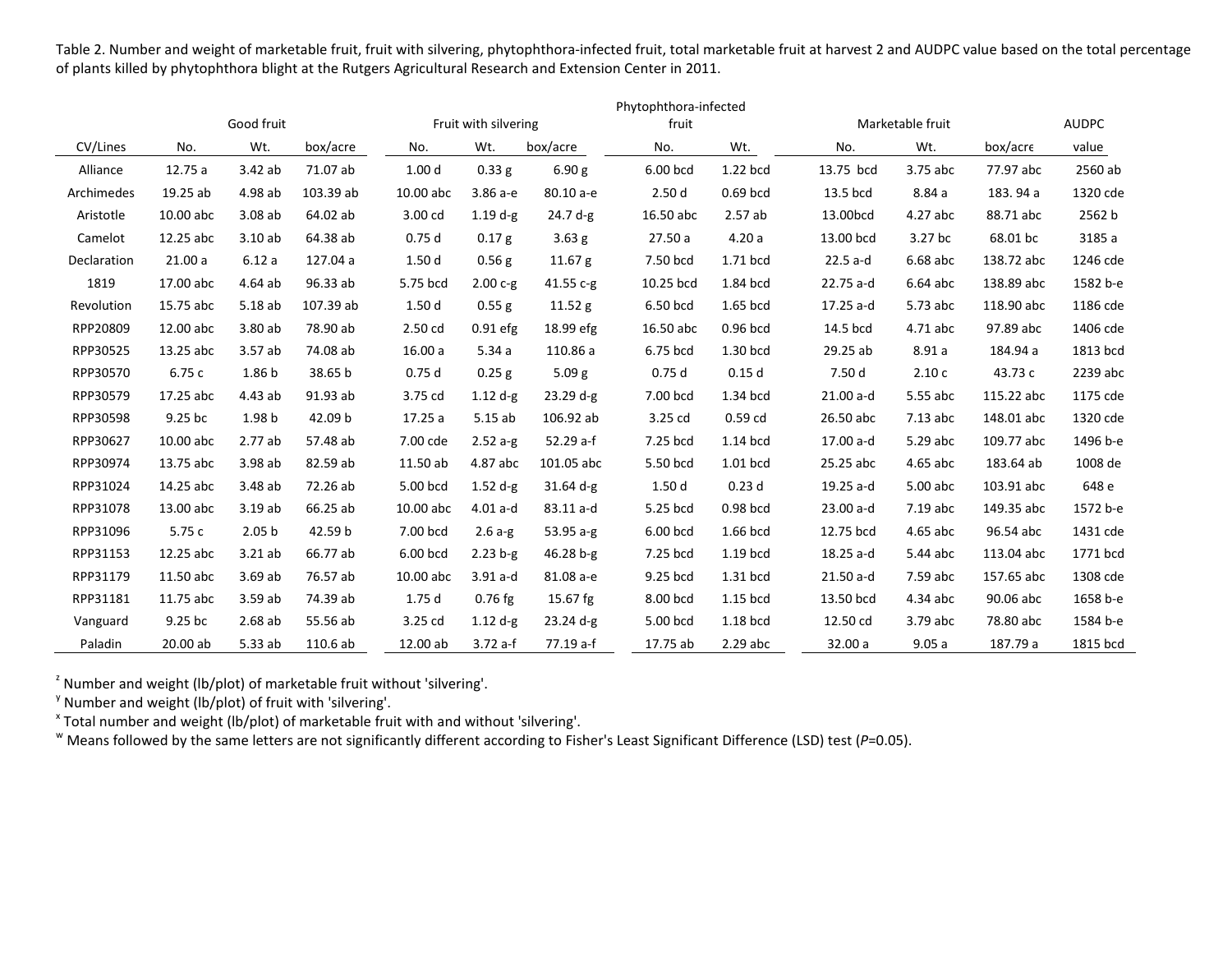

Figure 1. Disease progress curves for cultivars and breeding lines evaluated for resistance to the crown rot phase of Phytophthora blight at the Rutgers Agricultural Research and Extension Center in Bridgeton, NJ in 2011.